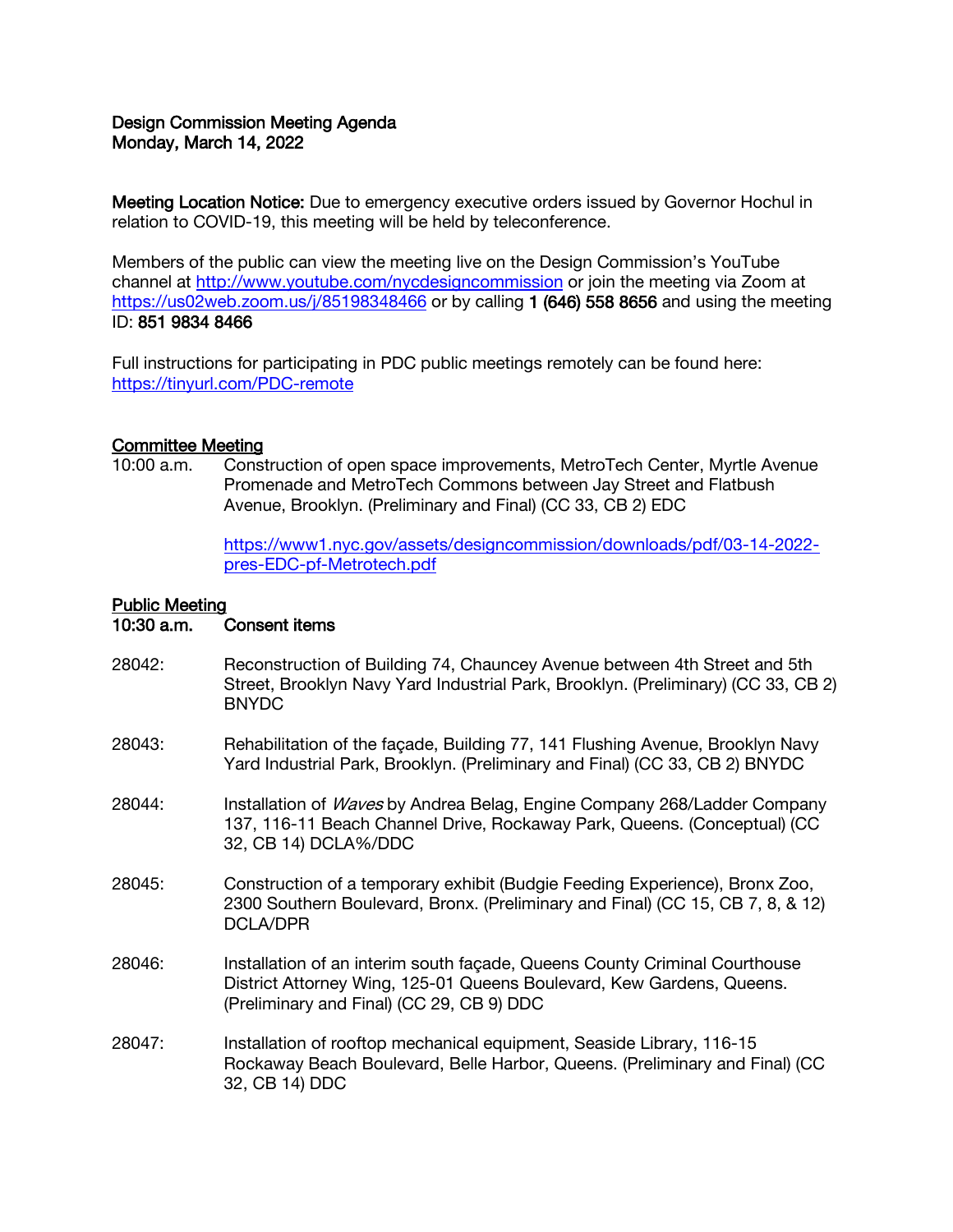## Design Commission Meeting/Monday, March 14, 2022/ Page 2

28048: Reconstruction of the 154th Street Pump Station, Powell's Cove Boulevard between 154th Street and 154th Place, Whitestone, Queens. (Preliminary) (CC 19, CB 7) DEP 28049: Installation of an access control system, main entry guard booth, Tallman Island Wastewater Resource Recovery Facility, 127-01 Powell's Cove Boulevard, Queens. (Preliminary and Final) (CC 19, CB 7) DEP 28050: Design of prototypical porous concrete green infrastructure panels for installation citywide. (Preliminary and Final) DEP/DDC/DOT 28051: Construction a bluebelt as a part of the South Shore Coastal Resiliency Plan, South Beach, Father Capodanno Boulevard between Quintard Street and Sand Lane, Staten Island. (Preliminary and Final) (CC 51, CB 2) DEP/DPR 28052: Installation of signage, P.S. 148Q The (Ruby G. Allen School), 89-02 32nd Avenue, East Elmhurst, Queens. (Preliminary and Final) (CC 25, CB 3) DOE 28053: Installation of signage, P.S. 159K (Isaac Pitkin School), 2781 Pitkin Avenue, Brooklyn. (Preliminary and Final) (CC 42, CB 5) DOE 28054: Installation of signage, P.S. 346K (Abe Stark Elementary School), 1400 Pennsylvania Avenue, Brooklyn. (Preliminary and Final) (CC 42, CB 5) DOE 28055: Installation of signage, P.S. 81K (Thaddeus Stevens Elementary School), 990 Dekalb Avenue, Brooklyn. (Preliminary and Final) (CC 36, CB 3) DOE 28056: Installation of security bollards, 50 Hudson Yards, West 34th Street, 10th Avenue, West 33rd Street, and Hudson Boulevard East, Manhattan. (Preliminary and Final) (CC 3, CB 4) DOT 28057: Reconstruction of Ruppert Park, East 90th Street, Second Avenue, and East 91st Street, Manhattan. (Preliminary) (CC 5, CB 8) DPR 28058: Conservation of *Dante Alighieri* (1921) by Ettore Ximenes, Dante Park, Columbus Avenue, Broadway, and West 63rd Street, Manhattan. (Final) (CC 6, CB 7) DPR 28059: Construction of a dog run, Riverside Park, Riverside Drive at West 142nd Street, Manhattan. (Final) (CC 7, CB 9) DPR 28060: Construction of a maintenance building and comfort station, Michaelis-Bayswater Park, Bay 32nd Street, Beach Channel Drive, Beach 35th Street, and Norton Avenue, Far Rockaway, Queens. (Final) (CC 31, CB 14) DPR 28061: Construction of a prototypical comfort station, Michaelis-Bayswater Park, Bay 32nd Street, Beach Channel Drive, Beach 35th Street, and Norton Avenue, Far Rockaway, Queens. (Final) (CC 31, CB 14) DPR 28062: Rehabilitation of freight rail tracks, Hunts Point Terminal Produce Market, Row D, 410 Halleck Street, Bronx. (Preliminary and Final) (CC 17, CB 2) EDC